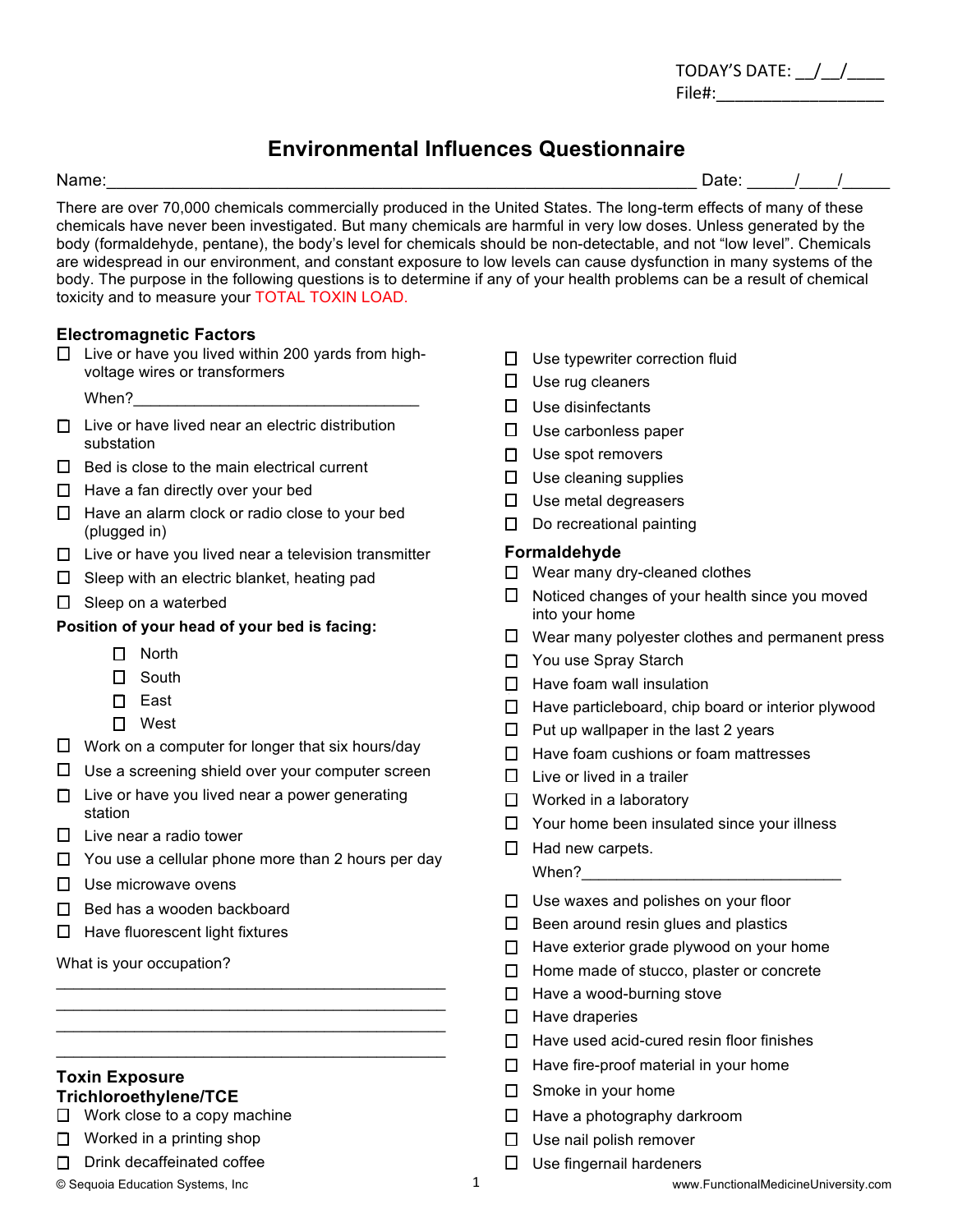## **Pesticides & Herbicides (Organochlorines, Organophosphate, Carbamate, Chlorinated Cyclodiene, Botanical & Microbial)**

- $\square$  Use pesticides
- $\Box$  Use weed killer
- $\Box$  You use cleaning fluids, waxes
- $\Box$  Lived or worked at a dry cleaning plant
- $\Box$  Have been around wood preservatives
- $\Box$  Drink tap water
- $\Box$  Work with electrical equipment
- $\Box$  Have mothballs in your closets
- $\Box$  Gasoline fumes bother you
- $\Box$  Eat store bought meat
- $\square$  Use insecticides
- $\Box$  Crop-surface sprays
- $\Box$  Aerosols
- $\Box$  Fumigants

#### **Volatile Organic Compounds (Paradichlorobenzenes, toluene, ethers, ketones, propane, polymers, tetrachloroethylene)**

- $\Box$  Had home painted in the last 2 years
- $\Box$  Use cleaning solvents
- $\Box$  Have soft vinyl floors
- $\Box$  Handle propane and butane
- $\Box$  Get your clothes dry-cleaned
- $\Box$  Store dry-cleaned clothes in closets
- $\Box$  Barbecue more than 2 times per month
- $\Box$  Work in a "tightly sealed building"
- $\Box$  Work close to a laser printer
- $\Box$  Use moth balls
- $\Box$  Have nylon carpet
- $\square$  Use air fresheners
- $\Box$  Have a workshop in the home

### **Phenols**

Do you use the following?

- $\Box$  Household cleaners
- $\Box$  Nasal Sprays
- $\Box$  Styrofoam cups
- $\Box$  Cough Syrup
- $\Box$  Decongestants
- $\Box$  Hair sprays
- $\Box$  Scented deodorants
- 
- $\Box$  Scotch tape
- $\Box$  Newsprint
- $\Box$  Lysol
- $\Box$  Epoxy
- $\square$  Listerine
- $\Box$  Chloraseptic throat sprays
- $\square$  Noxema
- $\Box$  Mildew cleaners
- $\Box$  Perfumes
- $\Box$  Air Fresheners
- $\Pi$  Disinfectants
- $\Box$  Polishes
- $\Box$  Glues
- $\Box$  Waxes
- $\square$  Mouthwash
- $\Box$  Hard saucepan handles
- $\Box$  Smoke in the house
- $\Box$  Have you been exposed to chemicals? When?
- $\Box$  Have you had your home treated for termites When?
- $\Box$  Wash own vehicle by hand. What type of cleaners do you use?

## **Carbon Monoxide/Nitrogen Oxide/Sulfur Dioxide**

- $\Box$  Have oil or gas stove
- $\Box$  Have water heaters
- $\Box$  Chimney is damaged
- $\Box$  Live near a busy street
- $\Box$  Garage attached to your home
- $\square$  Smoke at home
- $\Box$  Have an open fireplace
- $\Pi$  Burn candles

#### **Ozone**

- $\Box$  Use an electrical sewing machine
- $\Box$  Use power tools
- $\Box$  Use ion generators
- $\Box$  Work close to a photocopier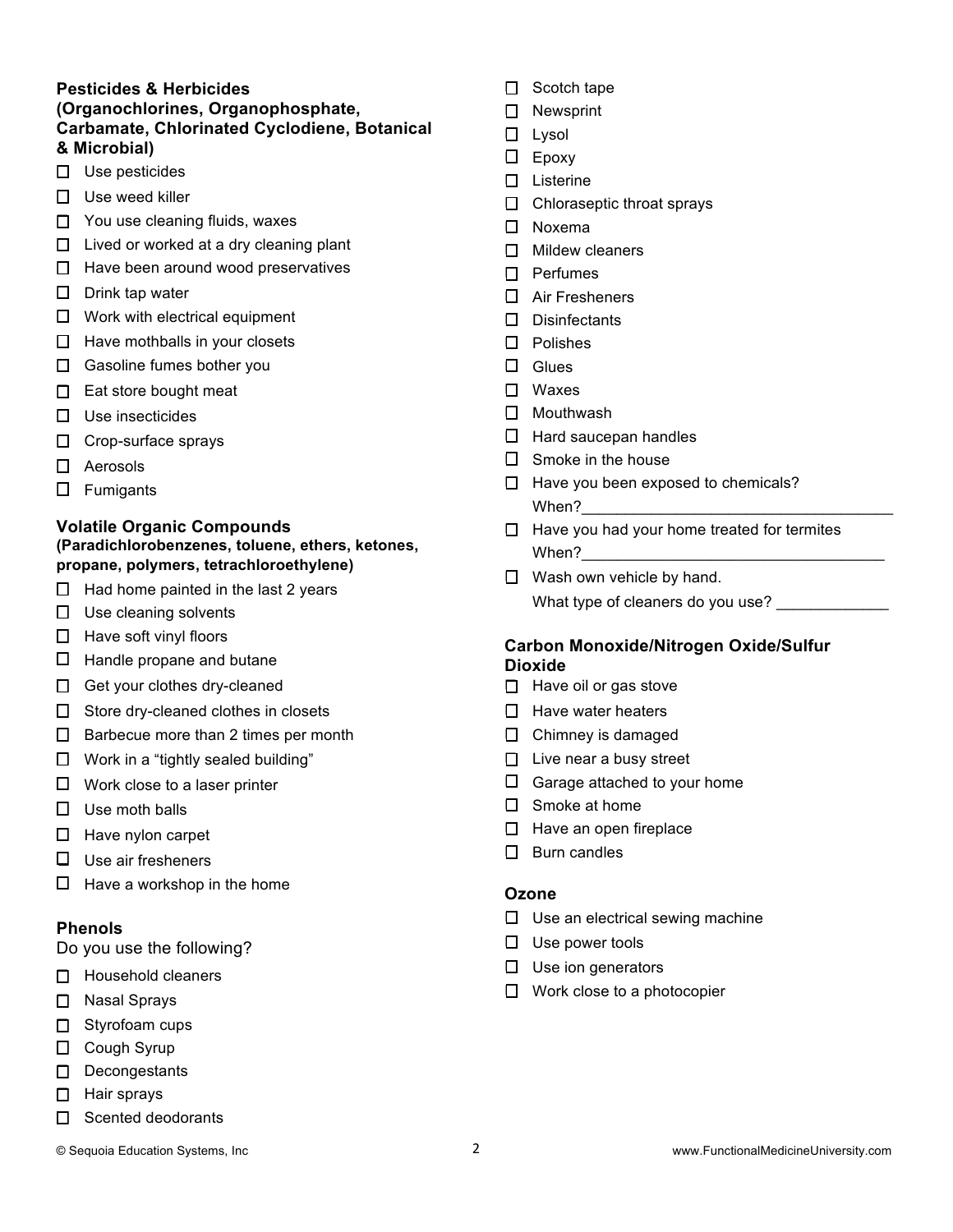## **Carbon Dioxide**

- $\Box$  Work in a crowded work place
- $\Box$  Have poor ventilation at work

#### **Asbestos**

- $\Box$  Live in an old home
- $\Box$  Have old ceiling tiles, plaster, insulation board and heating duct tape
- $\Box$  Lived in a large city with many trucks, buses etc.
- $\Box$  Lived near a building which was torn down
- $\Box$  Mother exposed to any unusual chemicals or drugs during pregnancy (DES)
- $\Box$  Do you have your nails treated? Acrylic Adhesives

## **Please note the "brand" of product you use For example: Toothpaste: Crest**

| Shaving Cream: Management Cream and Cream and Cream and Cream and Cream and Cream and Cream and Cream and Crea                                                                                                                 |  |  |  |  |
|--------------------------------------------------------------------------------------------------------------------------------------------------------------------------------------------------------------------------------|--|--|--|--|
|                                                                                                                                                                                                                                |  |  |  |  |
| Facial Creams: Management Creams and Creams and Creams and Creams and Creams and Creams and Creams and Creams and Creams and Creams and Creams and Creams and Creams and Creams and Creams and Creams and Creams and Creams an |  |  |  |  |
|                                                                                                                                                                                                                                |  |  |  |  |
| Do you have hair permanents? <sup>[17]</sup> Yes <sup>[17]</sup> No                                                                                                                                                            |  |  |  |  |
|                                                                                                                                                                                                                                |  |  |  |  |
| If yes, was it $\Box$ permanent $\Box$ temporary?                                                                                                                                                                              |  |  |  |  |
| Do you have hair colorings? $\Box$ Yes $\Box$ No                                                                                                                                                                               |  |  |  |  |
| Do you use Latex products?<br>Baby bottle nipples                                                                                                                                                                              |  |  |  |  |
| <b>Balloons</b>                                                                                                                                                                                                                |  |  |  |  |
| <b>Bandages</b>                                                                                                                                                                                                                |  |  |  |  |
| Diaphragms                                                                                                                                                                                                                     |  |  |  |  |
| Hot water bottles                                                                                                                                                                                                              |  |  |  |  |
| Latex gloves                                                                                                                                                                                                                   |  |  |  |  |
| Dishwashing gloves                                                                                                                                                                                                             |  |  |  |  |
| Rubber dams for dental work                                                                                                                                                                                                    |  |  |  |  |
| Tires                                                                                                                                                                                                                          |  |  |  |  |
|                                                                                                                                                                                                                                |  |  |  |  |

 $\Box$  Worked in a rubber industry

## **General Miscellaneous**

- $\Pi$  Have basement Molds
- $\Box$  Home is damp
- $\Box$  Use a humidifier? If yes, when the last time you cleaned it?

\_\_\_\_\_\_\_\_\_\_\_\_\_\_\_\_\_\_\_\_\_\_\_\_\_\_\_\_\_

- $\Box$  Use black hair dye (Nitrosamines)
- $\Box$  Worked in beauty shop. When?
- $\Box$  Take any illicit drugs as an adolescent/young adult? What type?
- $\Box$  Open your windows at home
- $\Box$  Work in a machine shop
- $\Box$  Work in a garden?
- $\Box$  Work or have you worked on a farm When?
- $\Box$  Have mercury fillings
- $\Box$  Had mercury fillings removed?When?

\_\_\_\_\_\_\_\_\_\_\_\_\_\_\_\_\_\_\_\_\_\_\_\_\_\_\_\_\_\_\_\_\_

\_\_\_\_\_\_\_\_\_\_\_\_\_\_\_\_\_\_\_\_\_\_\_\_\_\_\_\_\_\_\_\_\_

- $\Box$  Been exposed to radiation When?
- $\Box$  Have a hot tub
- $\Box$  Use chlorine or bromine
- $\Box$  Have a well
- $\Box$  Work around PVC pipe (Vinyl chloride)
- $\Box$  Home well ventilated
- $\Box$  Moved to a new office in the last two years
- $\Box$  Live in an apartment? How old?
- $\Box$  Eat at salad bars
- $\Box$  Eat raw fish (Sushi)
- $\Box$  Buy food from street vendors
- $\Box$  For Women: Have breast implants.  $\Box$  Yes  $\Box$  No The implant was made of saline  $\Box$  silicone  $\Box$
- $\Box$  Has any type of metal been used in implants or joint replacements in your body? What type?\_\_\_\_\_\_\_\_\_\_\_\_\_\_\_\_\_\_\_\_\_\_\_\_\_\_\_\_

Where

- $\Box$  Notice more symptoms at work than at home or vice versa?
- $\Box$  Symptoms worse going into a mall
- $\Box$  Have you ever worked in a mall? When?\_\_\_\_\_\_\_\_\_\_\_\_\_\_\_\_\_\_\_\_\_\_\_\_\_\_\_\_\_\_\_